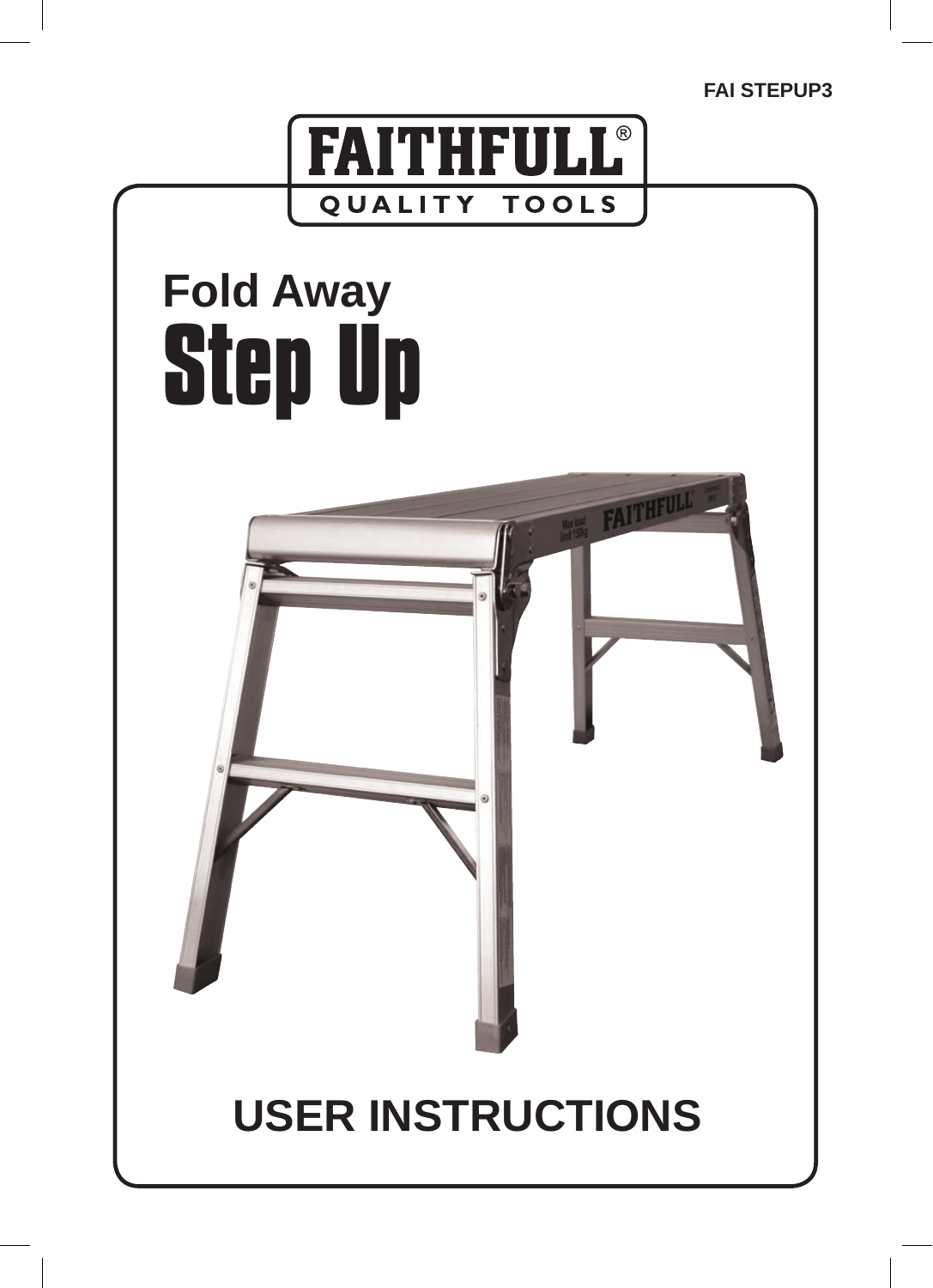## **Important Safety Information for using the Faithfull Step Up**

READ AND FOLLOW ALL SET UP AND INSTRUCTIONS FOR USE BEFORE USING YOUR STEP UP. USE ONLY AS DIRECTED

**Warning:** To avoid serious injury, read all instructions and safety information on the onproduct labels and in this manual before using this 'Step Up'.

- • **MAXIMUM WEIGHT CAPACITY**: The weight of user plus tools and materials should not exceed 150kg.
- • **ALWAYS** check all the hinge locking mechanisms. Make sure the hinges are in the locked position before use.
- **ALWAYS** Inspect all parts prior to each use. Discontinue use if any part of the Step Up is missing, damaged or worn in any way.
- • **ALWAYS** place the Step Up on an even, firm, dry surface for stability. Never try to increase the height of the Step Up in any way, by placing anything under the legs or by placing items on the flat platform surface to increase your working height.
- • **ALWAYS** place the Step Up in the correct position for the work being carried out. **NEVER OVERREACH** while working on the platform. Keep your body in the center between side rails to avoid losing your balance or tipping the Step Up over.
- **ALWAYS** use extreme caution when using the Step Up on a rug, carpet or other protective surface covering. This will prevent the rubber feet from gripping the surface properly.
- • **ALWAYS** mount the platform from the side using the step provided, keeping a secure grip on the platform when ascending and descending. Never step from side to side on to another platform.
- **ALWAYS** use extreme caution when using the Step Up in windy, wet or icy conditions
- • **NEVER** use any other attachments, components or accessories unless recommended for use with this Step Up.
- • **NEVER** attempt to fix a damaged Step Up. Repairs should always be carried out by a qualified person.
- • **NEVER** use the Step Up while under the influence of alcohol or drugs of any kind. Always be in good physical condition when using this Step Up.
- **NEVER** set up the Step Up in front of doors that are not locked.
- **NEVER** operate the Step Up on a slippery surface.
- • **NEVER** attempt to close the Step Up legs until the hinge locking mechanism is completely unlocked.
- • **NEVER** force the lever of the locking mechanism. If this should become stuck, lift that section lightly to remove the weight from the hinge. Then attempt to lift the lever again.
- • **NEVER** Push or pull anything while on the Step Up, this may cause the platform to tip causing you to fall. Use extreme caution if you must push or pull anything when on the Step Up.
- • **NEVER** attempt to jump, push along or move the Step Up while you are on it. If you need to move the Step Up, get off it first, move it, then reposition yourself.
- **NEVER** attempt use the Step Up as a bridge or as a brace in any way.
- **NEVER** place yourself or allow anyone to work under the Step Up while in use.
- • **NEVER** leave the Step Up set up unattended near children or allow children to play with this product.
- • **NEVER** stand on the Step Up while releasing the locking mechanism.
- • **NEVER** force the hinge or the locking mechanism. This could cause serious personal injury and/or damage the Step Up and void the warranty.
- • **NEVER** use on stairways or stepped surfaces. This could cause the platform to tip causing you to lose your balance.
- **TO AVOID** pinching injuries take care when folding or opening the Step Up sections. Keep all body parts away from the hinges and moving sections of the Step Up.
- **TO AVOID** slipping or sliding keep the Step Up dry, clean and free of debris and wear slip resistant shoes.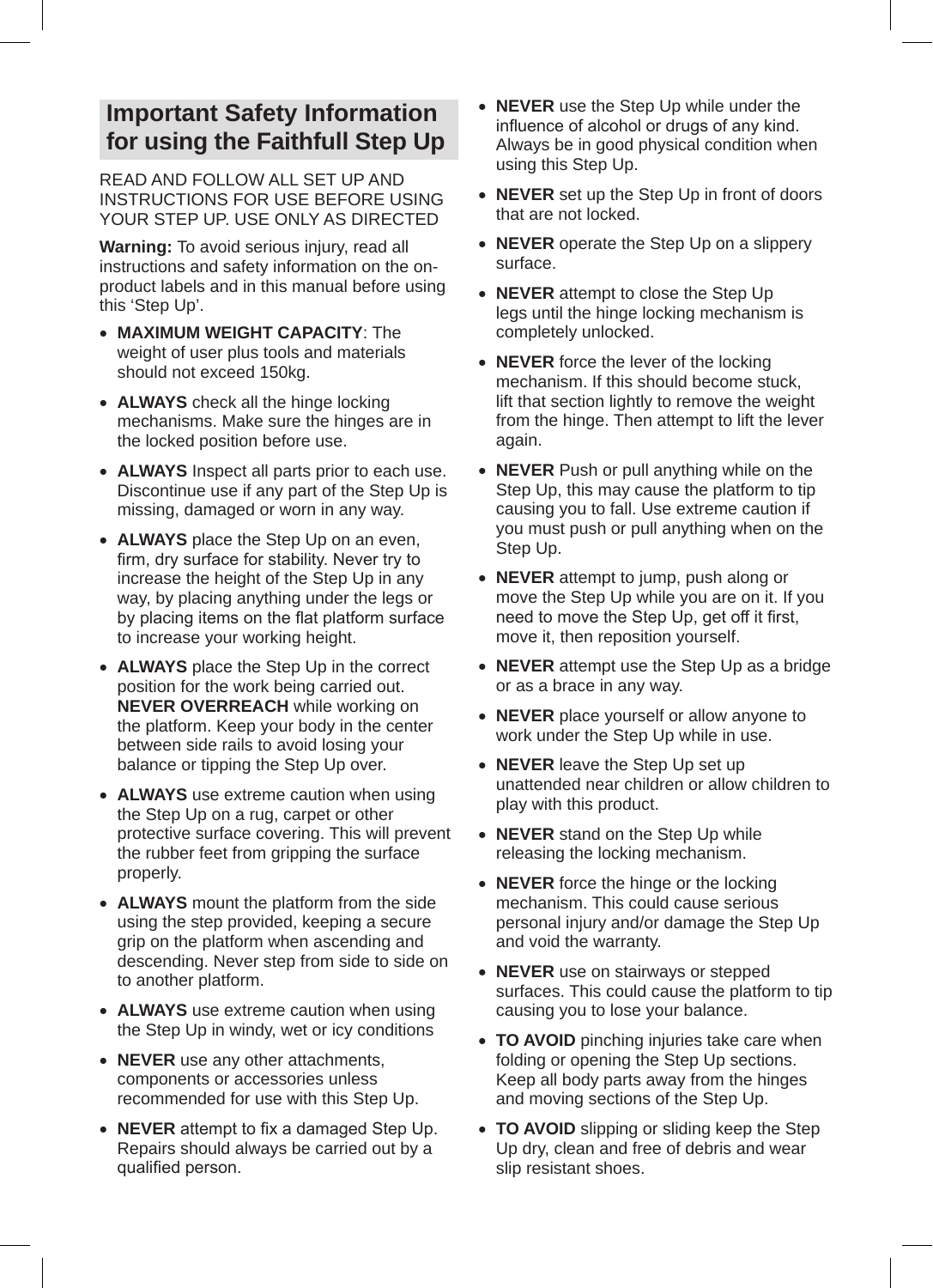## **Before Use**

- a) Ensure that you are fit enough to use a Step Up. Certain medical conditions, medication, alcohol or drug abuse could make Step Up use unsafe.
- b) Inspect the Step Up after delivery and before first use to confirm its condition and operation of all its parts.
- c) Visually check the Step Up is not damaged and is safe to use at the start of each working day, when the Step Up is to be used.
- d) For professional users regular periodic inspections and maintenance are required.
- e) Ensure the Step Up is suitable for the task in hand.
- f) Under no circumstances should a damaged Step Up be used.
- g) Remove any contamination from the Step Up, such as wet paint, mud, oil or snow.
- h) Before using a Step Up at work, a risk assessment should be carried out in accordance to the legislation in the country of use.

### **Positioning and Erecting the Platform**

- a) The locking devices must be fully locked and secure before use.
- b) The Step Up must be placed on a stable, even, firm and dry surface prior to use.
- c) The Step Up must not be positioned on a slippery surface (such as ice, shiny surfaces or significantly contaminated solid surfaces) unless additional effective measures are taken to prevent the platform from slipping, by ensuring that any contaminated surfaces have been sufficiently cleaned prior to use.
- d) The Step Up must be stood on its feet on a firm surface and not on rungs or steps or any other equipment.
- e) The Step Up must never be repositioned from above. If you need to move the Step Up, get off it, move it, then reposition yourself.
- f) When positioning the Step Up, take into account the risk of collision with the Step Up e.g. from pedestrians, vehicles or doors. Secure doors **(not fire exits)** and windows where possible in the work area.
- **g) WARNING METAL CONDUCTS ELECTRICITY** do not let the Step Up come into contact with live electrical wires. Identify any electrical risks in the work area, such as overhead lines or other exposed electrical equipment.

### **Using the Platform**

- a) Do not spend long periods on a platform without taking regular breaks (tiredness is a risk).
- b) Maintain a handhold whilst working from a platform or take additional safety precautions if you cannot.

#### **Storage**

- 1. Store the Step Up in a safe and dry place.
- 2. Lubricate the mechanism of hinges regularly.
- 3. Properly secure and support the Step Up while in transit.

#### **Inspection and Care**

- • Always check all hinge locking mechanisms. Make sure all of the 'Step Up' hinges are in the locked position before use. Using the platform with an unlocked hinge could result in serious injury or death.
- Inspect all parts prior to each use. Do not use if any part of the platform is missing, damaged or worn in any way.
- Do not expose the 'Step Up' to excessive heat) or corrosive agents such as acids or alkalis.
- Always clean the 'Step Up' after each use.
- Check all moving parts regularly and lightly lubricate with a household oil if necessary. Never allow lubricant to reach the rungs or side rails.